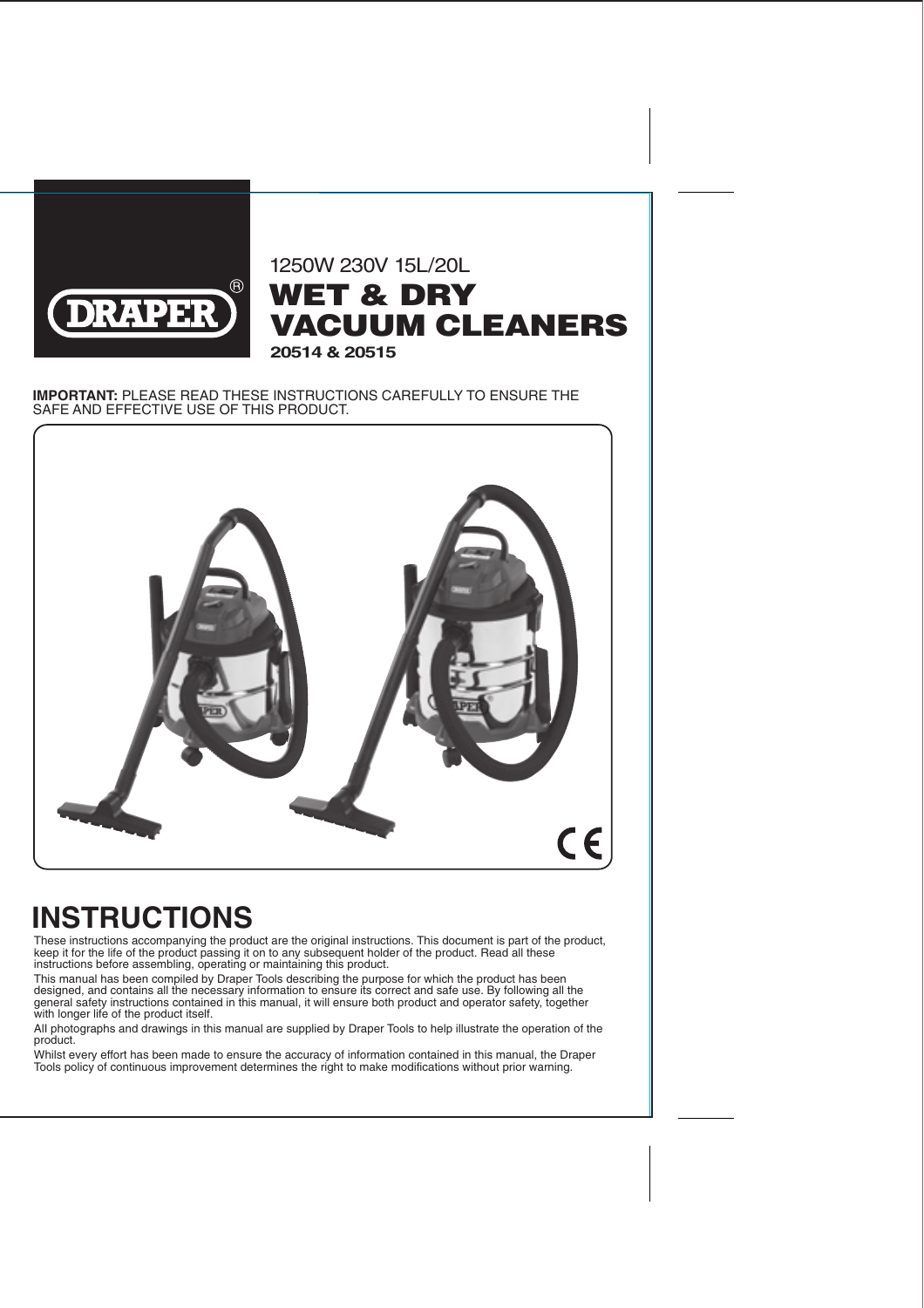# 1. TITLE PAGE

#### **1.1 INTRODUCTION:**

USER MANUAL FOR: 1250W 230V 15L/20L WET & DRY VACUUM CLEANERS

Stock nos. 20514, 20515 Part nos. WDV15SS, WDV20BSS

#### **1.2 REVISIONS:**

Date first published August 2016 Date first revised January 2017

As our user manuals are continually updated, users should make sure that they use the very latest version.

Downloads are available from: http://www.drapertools.com/manuals

| DRAPER TOOLS LIMITED   | WEBSITE:                 | drapertools.com      |
|------------------------|--------------------------|----------------------|
| <b>HURSLEY ROAD</b>    | <b>PRODUCT HELPLINE:</b> | +44 (0) 23 8049 4344 |
| <b>CHANDLER'S FORD</b> | <b>GENERAL FAX:</b>      | +44 (0) 23 8026 0784 |
| EASTLEIGH              |                          |                      |
| HAMPSHIRE              |                          |                      |
| SO53 1YF               |                          |                      |
| <b>UK</b>              |                          |                      |

#### **1.3 UNDERSTANDING THIS MANUALS SAFETY CONTENT:**

 **WARNING!** Information that draws attention to the risk of injury or death.

 **CAUTION!** Information that draws attention to the risk of damage to the product or surroundings.

#### **1.4 COPYRIGHT © NOTICE:**

Copyright © Draper Tools Limited.

Permission is granted to reproduce this publication for personal & educational use only. Commercial copying, redistribution, hiring or lending is prohibited. No part of this publication may be stored in a retrieval system or transmitted in any other form or means without written permission from Draper Tools Limited.

In all cases this copyright notice must remain intact.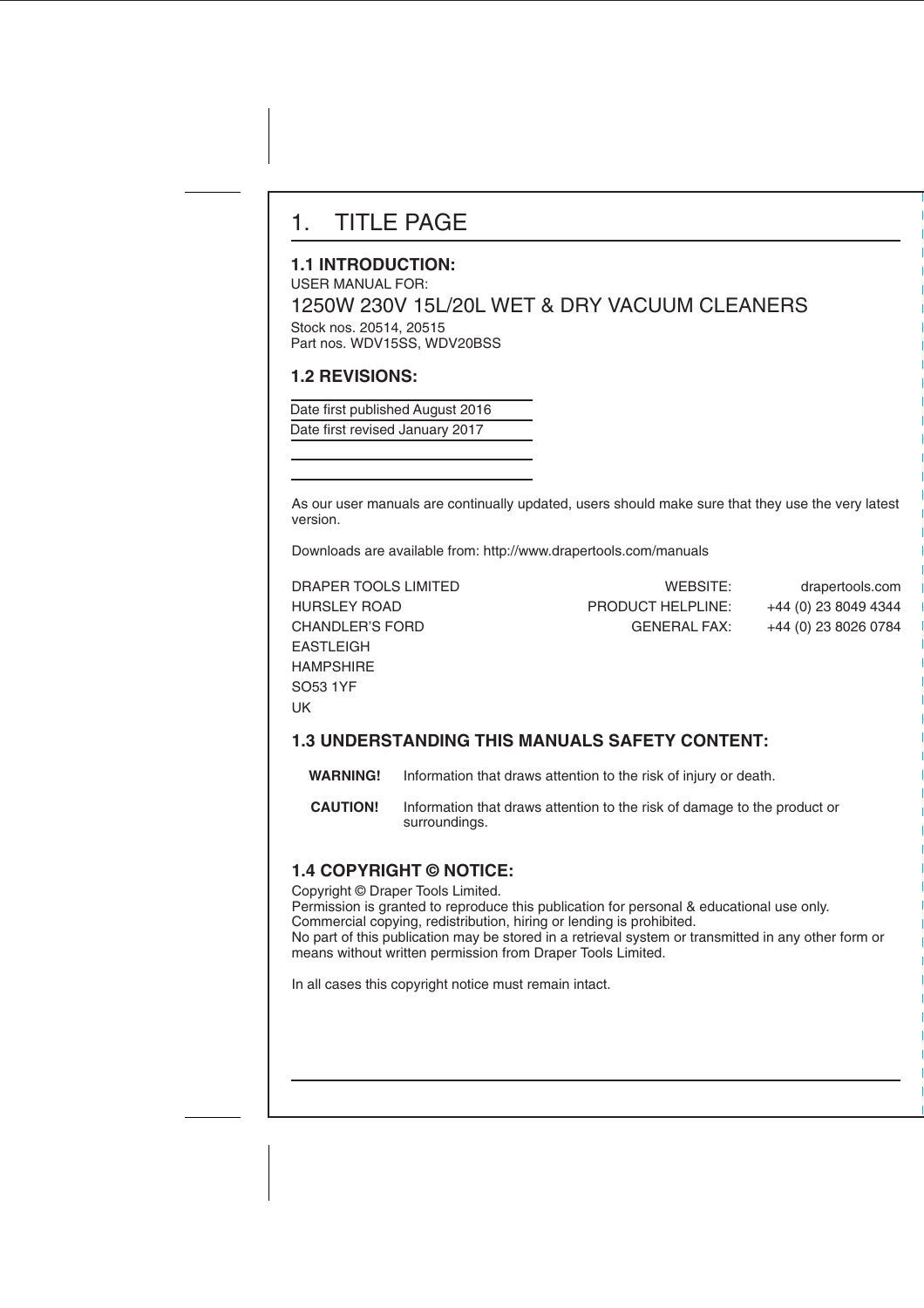#### **2.1 CONTENTS**

|    | Page content        |                                                                                              | Page |
|----|---------------------|----------------------------------------------------------------------------------------------|------|
| 1. | <b>TITLE PAGE</b>   |                                                                                              |      |
|    | 1.1                 |                                                                                              |      |
|    | 1.2                 |                                                                                              |      |
|    | 1.3                 |                                                                                              |      |
|    | 1.4                 |                                                                                              |      |
| 2  | <b>CONTENTS</b>     |                                                                                              |      |
|    | 2.1                 |                                                                                              |      |
| 3  | <b>GUARANTEE</b>    |                                                                                              |      |
|    | 3.1                 |                                                                                              |      |
| 4  | <b>INTRODUCTION</b> |                                                                                              |      |
|    | 4.1                 |                                                                                              |      |
|    | 4.2                 |                                                                                              |      |
|    | 4.3                 |                                                                                              |      |
| 5  |                     | <b>HEALTH &amp; SAFETY INFORMATION</b><br>GENERAL SAFETY INSTRUCTIONS FOR POWER TOOL USE 6-7 |      |
|    | 5.1<br>5.2          |                                                                                              |      |
|    |                     |                                                                                              |      |
| 6  | 6.1                 | <b>TECHNICAL DESCRIPTION</b>                                                                 |      |
|    |                     |                                                                                              |      |
| 7  | 7.1                 | <b>UNPACKING &amp; CHECKING</b>                                                              |      |
|    |                     |                                                                                              |      |
| 8  |                     | PREPARING THE VACUUM CLEANER                                                                 |      |
|    | 8.1                 |                                                                                              |      |
| 9  |                     | SETTING THE VACUUM CLEANER                                                                   |      |
|    | 9.1<br>9.2          | CHANGING SETUP FROM WET TO DRY VACUUMING 11                                                  |      |
|    | 9.3                 |                                                                                              |      |
|    | 9.4                 |                                                                                              |      |
|    | 9.5                 |                                                                                              |      |
|    | 9.6                 |                                                                                              |      |
|    | 9.7                 |                                                                                              |      |
|    | 9.8                 |                                                                                              |      |
|    | 9.9                 |                                                                                              |      |
| 10 | <b>MAINTENANCE</b>  |                                                                                              |      |
|    | 10.1                |                                                                                              |      |
| 11 |                     | <b>TROUBLESHOOTING</b>                                                                       |      |
|    | 11.1                |                                                                                              |      |
| 12 |                     | <b>EXPLANATION OF SYMBOLS</b>                                                                |      |
|    | 12.1                |                                                                                              |      |
| 13 | <b>DISPOSAL</b>     |                                                                                              |      |
|    | 13.1                |                                                                                              |      |
| 14 |                     | OPTIONAL ACCESSORIES                                                                         |      |
|    | 14.1                |                                                                                              |      |
|    |                     |                                                                                              |      |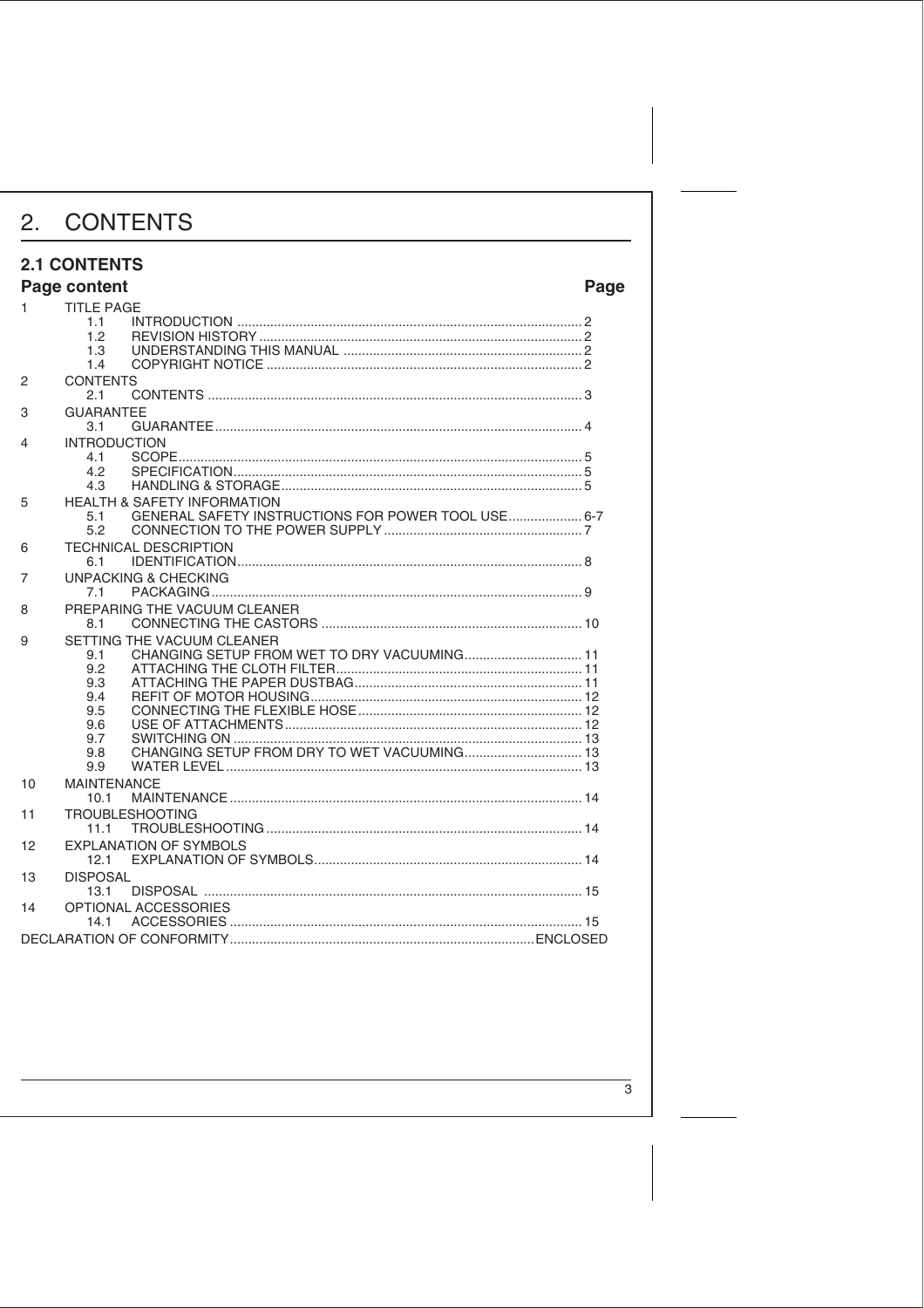# 3. GUARANTEE

### **3.1 GUARANTEE**

Draper tools have been carefully tested and inspected before shipment and are guaranteed to be free from defective materials and workmanship.

Should the tool develop a fault, please return the complete tool to your nearest distributor or contact Draper Tools Limited, Chandler's Ford, Eastleigh, Hampshire, SO53 1YF. England. Telephone Sales Desk: (023) 8049 4333 or Product Helpline (023) 8049 4344.

A proof of purchase must be provided with the tool.

If upon inspection it is found that the fault occurring is due to defective materials or workmanship, repairs will be carried out free of charge. This guarantee period covering parts/labour is 12 months from the date of purchase except where tools are hired out when the guarantee period is 90 days from the date of purchase. The guarantee is extended to 24 months for parts only. This guarantee does not apply to normal wear and tear, nor does it cover any damage caused by misuse, careless or unsafe handling, alterations, accidents, or repairs attempted or made by any personnel other than the authorised Draper warranty repair agent.

Note: If the tool is found not to be within the terms of warranty, repairs and carriage charges will be quoted and made accordingly.

This guarantee applies in lieu of any other guarantee expressed or implied and variations of its terms are not authorised.

Your Draper guarantee is not effective unless you can produce upon request a dated receipt or invoice to verify your proof of purchase within the guarantee period.

Please note that this guarantee is an additional benefit and does not affect your statutory rights. Draper Tools Limited.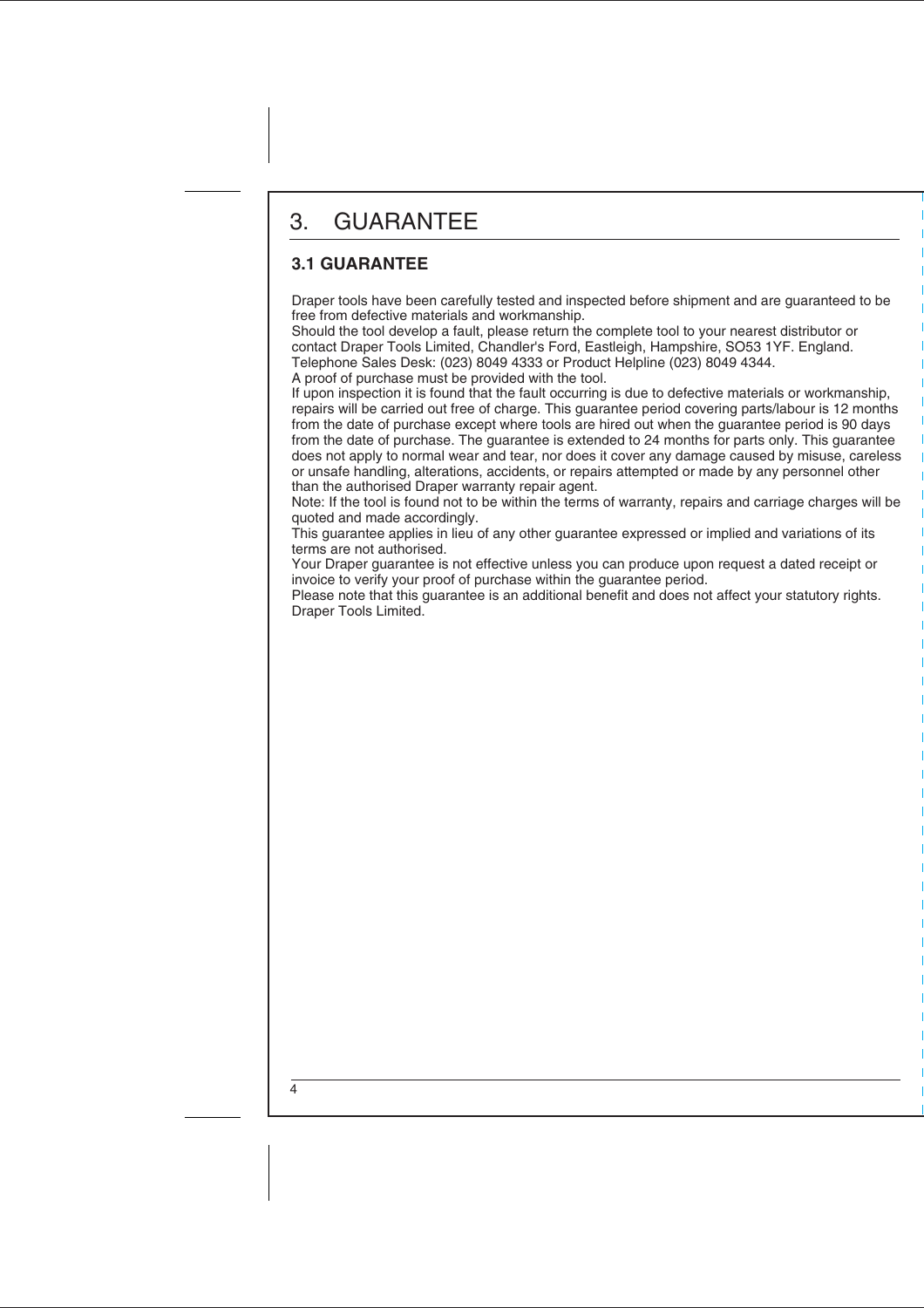# 4. INTRODUCTION

#### **4.1 SCOPE**

Stainless steel tank vacuum cleaner. Designed to pickup wet and dry materials. Ideally suited for use in the workshop and garage or DIY work around the home.

#### **4.2 SPECIFICATION**

#### **4.3 HANDLING & STORAGE**

Although this machine is small in size, care must still be taken when handling and lifting. Dropping this machine will have an effect on the accuracy and may also result in personal injury. This machine is not a toy and must be respected.

The environment will have a negative result on its operation if you are not careful. If the air is damp, components will rust. If the machine is unprotected from dust and debris; components will become clogged: And if not cleaned and maintained correctly or regularly the machine will not perform at its best.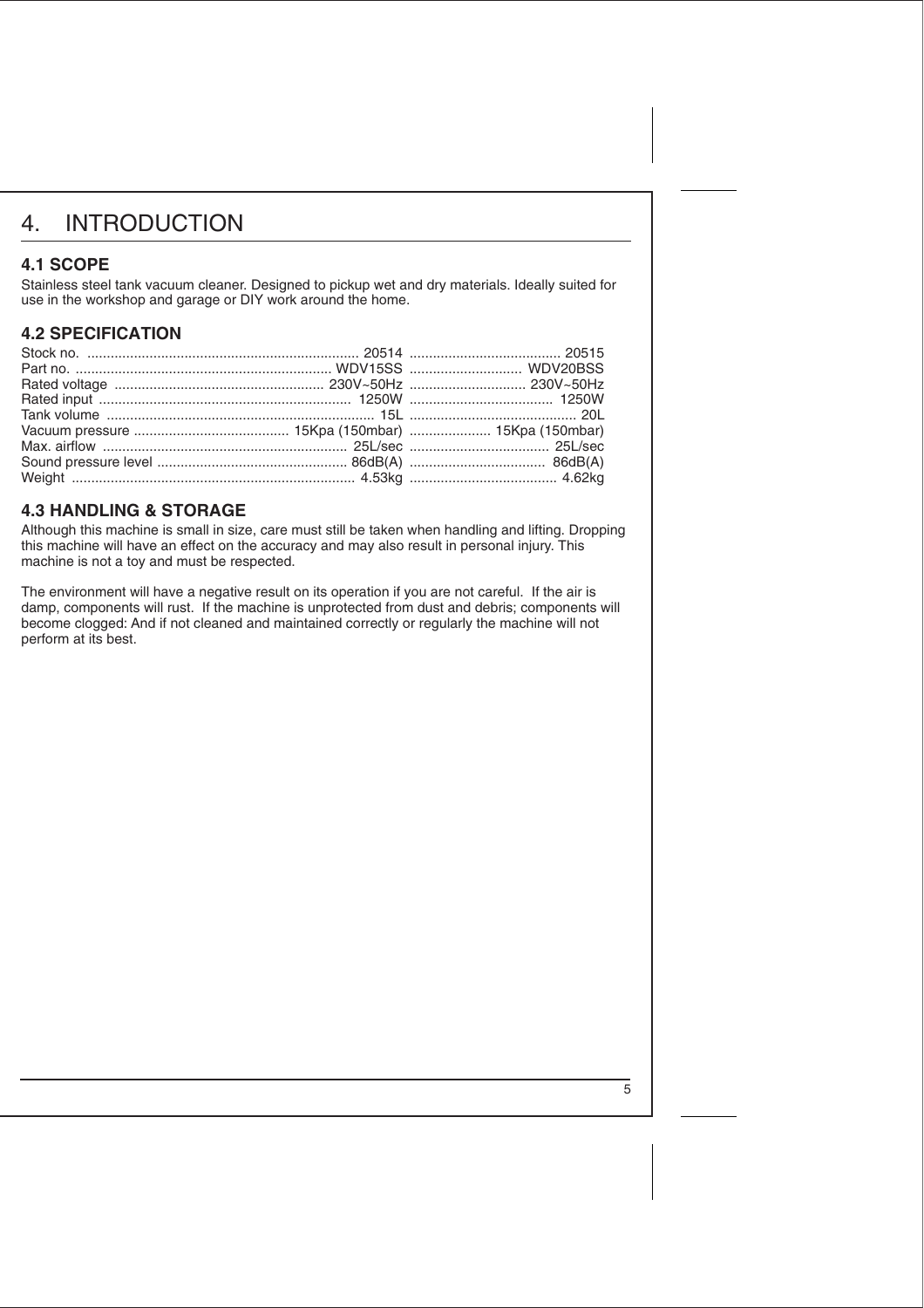#### **5.1 GENERAL SAFETY INSTRUCTIONS FOR POWER TOOL USE**

When using any type of power tool there are steps that should be taken to make sure that you, as the user, remain safe.

Common sense and a respect for the tool will help reduce the risk of injury.

**Read the instruction manual fully.** Do not attempt any operation until you have read and understood this manual.

Most important you must know how to safely start and stop this machine, especially in an emergency.

**Keep the work area tidy and clean.** Attempting to clear clutter from around the machine during use will reduce your concentration. Mess on the floor creates a trip hazard. Any liquid spilt on the floor could result in you slipping.

**Find a suitable location.** If the machine is bench mounted; the location should provide good natural light or artificial lighting as a replacement. Avoid damp and dust locations as it will have a negative effect on the machine's performance.

If the machine is portable; do not expose the tool to rain. In all cases do not operate power tools near any flammable materials.

**Beware of electric shock.** Avoid contact with earthed surfaces; because they can conduct electricity if there is an electrical fault with the power tool. Always protect the power cable and route it away from danger.

**Keep bystanders away.** Children, onlookers and passers by must be restricted from entering the work area for their own protection. The barrier must extend a suitable distance from the tool user.

**Unplug and house all power tools that are not in use.** A power tool should never be left unattended while connected to the power supply. They must be housed in a suitable location, away locked up and from children.

**Do not overload or misuse the tool.** All tools are designed for a purpose and are limited to what they are capable of doing. Do not attempt to use a power tool (or adapt it in any way) for an application it is not designed for. Select a tool appropriate for the size of the job. Overloading a tool will result in tool failure and user injury: This covers the use of accessories.

**Dress properly.** Loose clothing, long hair and jewellery are all dangerous because they can become entangled in moving machinery: This can also result in parts of body being pulled into the machine.

Clothing should be close fitted, with any long hair tired back and jewellery and neck ties removed. Footwear must be fully enclosed and have a nonslip sole.

**Wear personal protective equipment (PPE).** Dust, noise, vibration and **swarf** can all be dangerous if not suitably protected against. If the work involving the power tool creates dust or fumes; wear a dust mask. Vibration to the hand, caused by operating some tools for longer periods must be protected against. Wear vibration reducing gloves and allow long breaks between uses. Protect against dust and **swarf** by wearing approved safety goggles or a face shield. These are some of the more common hazards and preventions; however, always find out what hazards are associated with the machine/work process and wear the most suitable protective equipment available.

**Do not breathe contaminated air.** If the work creates dust or fumes; connect the machine (if possible) to an extraction system either locally or remotely. Working outdoors can also help if possible.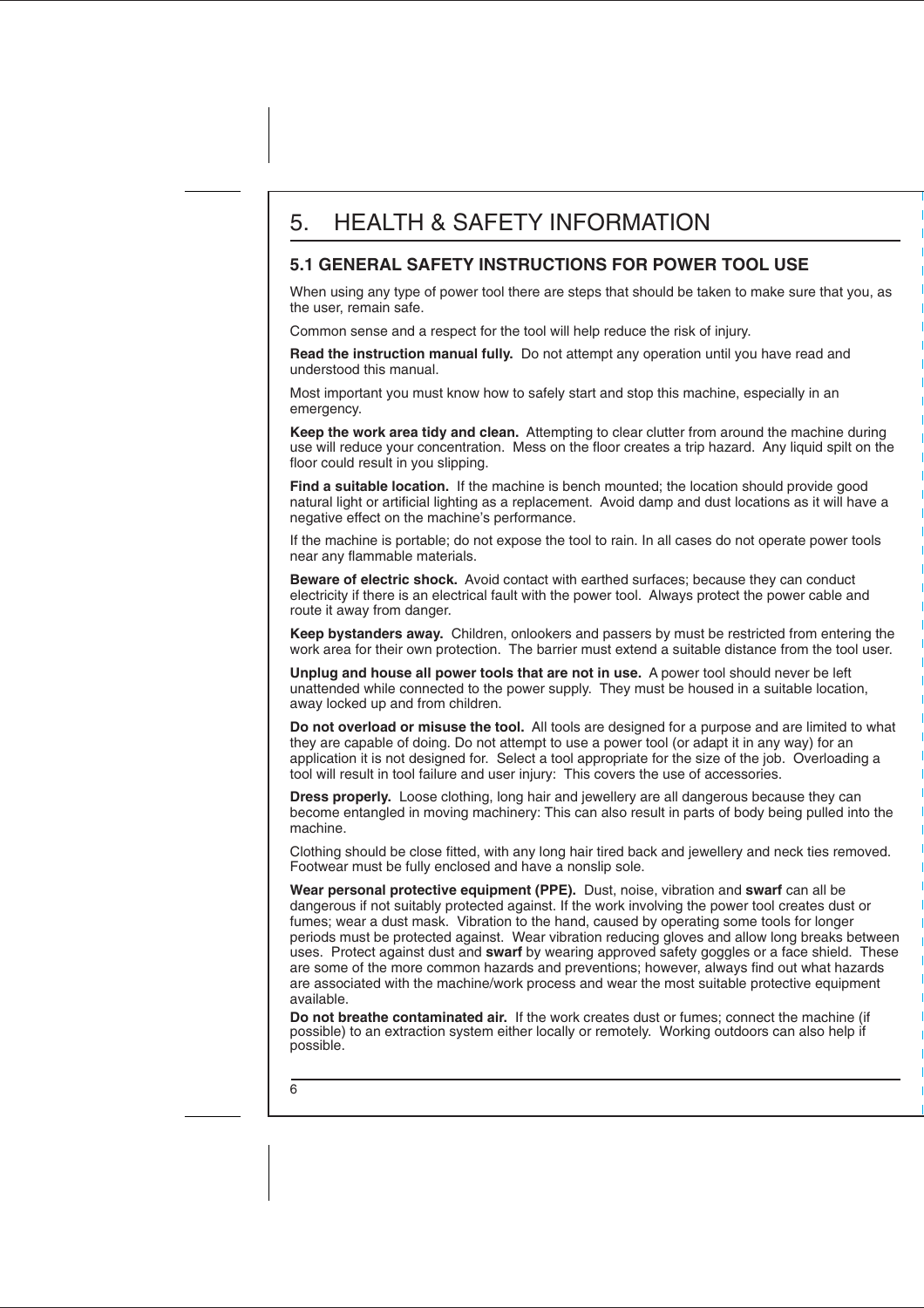# 5. HEALTH & SAFETY INFORMATION

**Move the machine as instructed.** If the machine is hand held, do not carry it by the power supply cable. If the product is heavy; employ a second or third person to help move it safely or use a mechanical device. Always refer to the instructions for the correct method.

**Do not overreach.** Extending your body too far can result in a loss of balance and you falling. This could be from a height or onto a machine and will result in injury.

**Maintain your tools correctly.** A well maintained tool will do the job safely. Replace any damaged or missing parts immediately with original parts from the manufacturer. As applicable; keep blades sharp; moving parts clean, oiled or greased; handles clean; and emergency devices working.

**Wait for the machine to stop.** Unless the machine is fitted with a safety brake; some parts may continue to move due to momentum. Wait for all parts to stop; then unplug it from the power supply before making any adjustments, carrying out maintenance operations or just finishing using the tool.

**Remove and check setting tools.** Some machinery requires the use of additional tools or keys to set. load or adjust the power tool. Before starting the power tool always check to make certain they have been removed and are safely away from the machine.

**Prevent unintentional starting.** Before plugging any machine in to the power supply, make sure the switch is in the OFF position. If the machine is portable; do not hold the machine near the switch and take care when putting the machine down; that nothing can operate the switch.

**Carefully select an extension lead.** Some machines are not suitable for use with extension leads. If the tool is designed for use outdoors; use an extension lead also suitable for that environment. When using an extended lead, select one capable of handling the current (amps) drawn by the machine in use. Fully extend the lead regardless of the distance between the power supply and the tool. Excess current (amps) and a coiled extension lead will both cause the cable to heat up and can result in fire.

**Concentrate and stay alert.** Distractions are likely to cause an accident. Never operate a power tool if you are under the influence of drugs (prescription or otherwise), including alcohol or if you are feeling tired. Being disorientated will result in an accident.

**Have this tool repaired by a qualified person.** This tool is designed to confirm to the relevant international and local standards and as such should be maintained and repaired by someone qualified; using only original parts supplied by the manufacturer: This will ensure the tool remains safe to use.

#### **5.2 CONNECTION TO THE POWER SUPPLY**

Make sure the power supply information on the machine's rating plate are compatible with the power supply you intend to connect it to.

These vacuum cleaners come supplied with a UK standard 3 pin plug fitted. It is designed for connection to a domestic power supply rated at 230V AC.

Apart from replacing the fuse in the plug, no other electrical work is recommended on this product.

#### **CAUTION: Risk of electric shock. Do not open.**

This appliance is supplied with a moulded 3 pin mains plug for your safety. The value of the fuse fitted is marked on the pin face of the plug. Should the fuse need replacing, ensure the substitute is of the correct rating, approved to BS1362 and ASTA or BS Kite marked.

ASTA <ASTA **BSI** 

The fuse cover is removable with a small plain slot screwdriver. Ensure the fuse cover is replaced before attempting to connect the plug to an electrical outlet. If the cover is missing, a replacement must be obtained or the plug replaced with a suitable type.

If a replacement plug is to be fitted this must be carried out by a qualified electrician.

The damaged or incomplete plug, when cut from the cable shall be disabled to prevent connection to a live electrical outlet.

This appliance is Class II<sup>†</sup> and is designed for connection to a power supply matching that detailed on the rating label and compatible with the plug fitted.

If an extension lead is required, use an approved and compatible lead rated for this appliance. Follow all the instruction supplied with the extension lead.

 $\dagger$ Double insulated  $\Box$ : This product requires no earth connection as supplementary insulation is applied to the basic insulation to protect against electric shock in the event of failure of the basic insulation.

Draper Tools recommend that this vacuum is used with a residual current device (RCD), Draper Stock No.69307.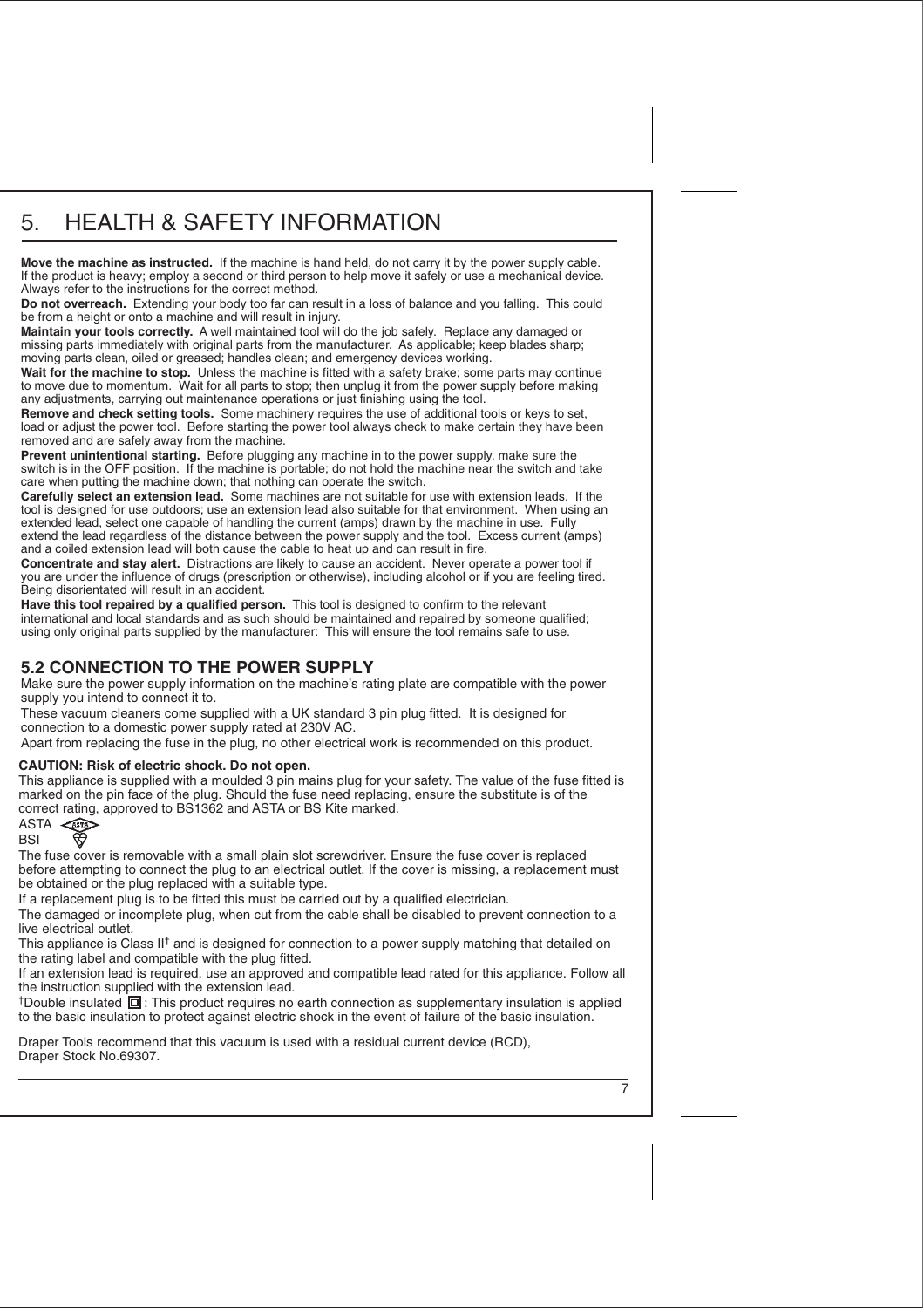### 6. TECHNICAL DESCRIPTION



 Power cable & plug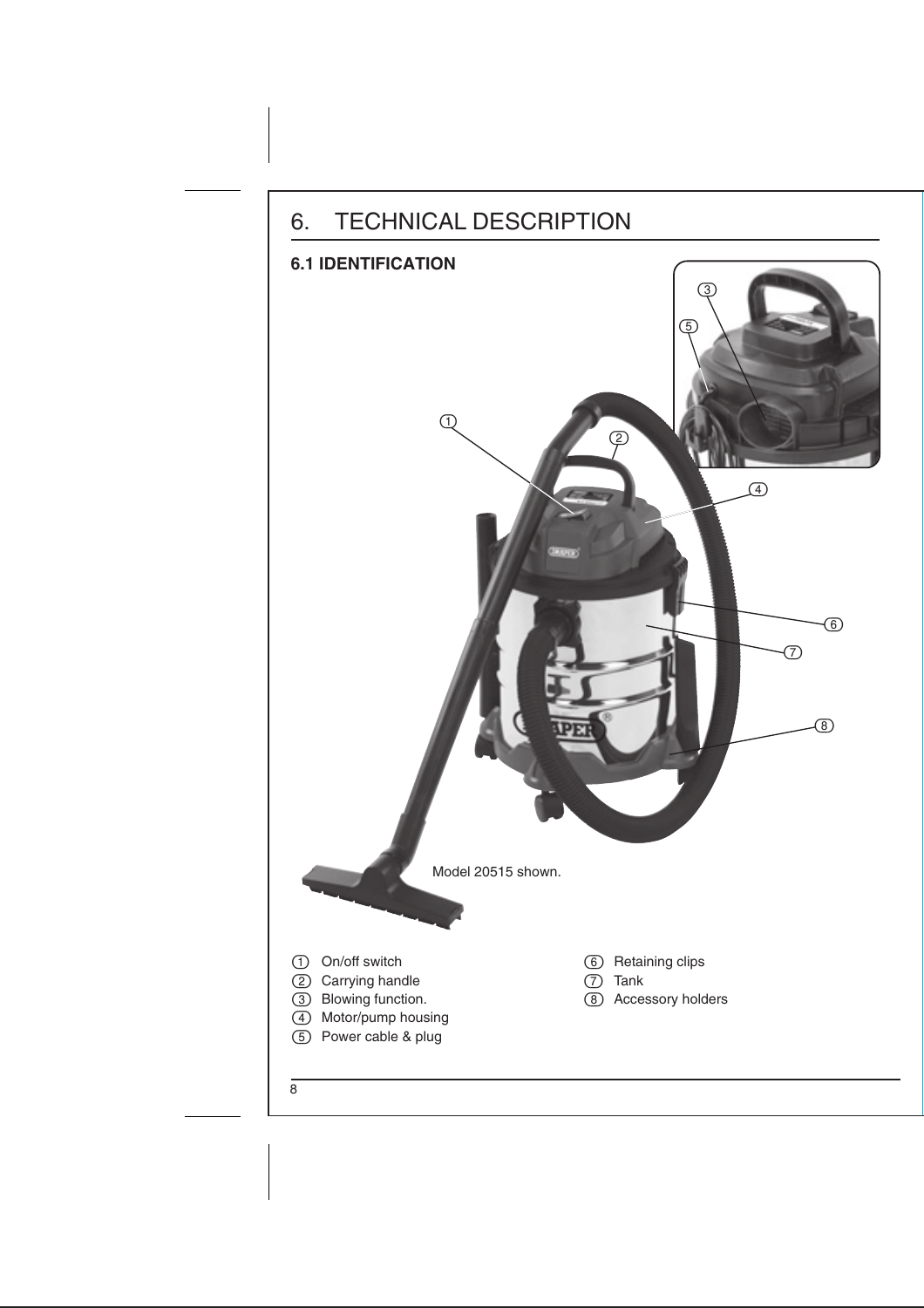# 7. UNPACKING & CHECKING

#### **7.1 PACKAGING**

Carefully remove the vacuum cleaner from the packaging and examine it for any sign of damage that may have happened during shipping. Lay the contents out and check them against the parts shown below. If any part is damaged or missing; please contact the Draper Helpline (the telephone number appears on the Title page) and do not attempt to use the cleaner.

The packaging material should be retained at least during the guarantee period: in case the machine needs to be returned for repair.

Warning! Some of the packaging materials used may be harmful to children. Do not leave any of these materials in the reach of children

If any of the packaging is to be thrown away, make sure they are disposed of correctly; according to local regulations.



- Paper dust bag
- Extension tubes x 3
- Flexible hose
- (12) Castors x 4
- (13) Crevice attachment
- Double function brush (floors/liquids accessory)
- Foam filter
- (16) Cloth filter
- (17) Round brush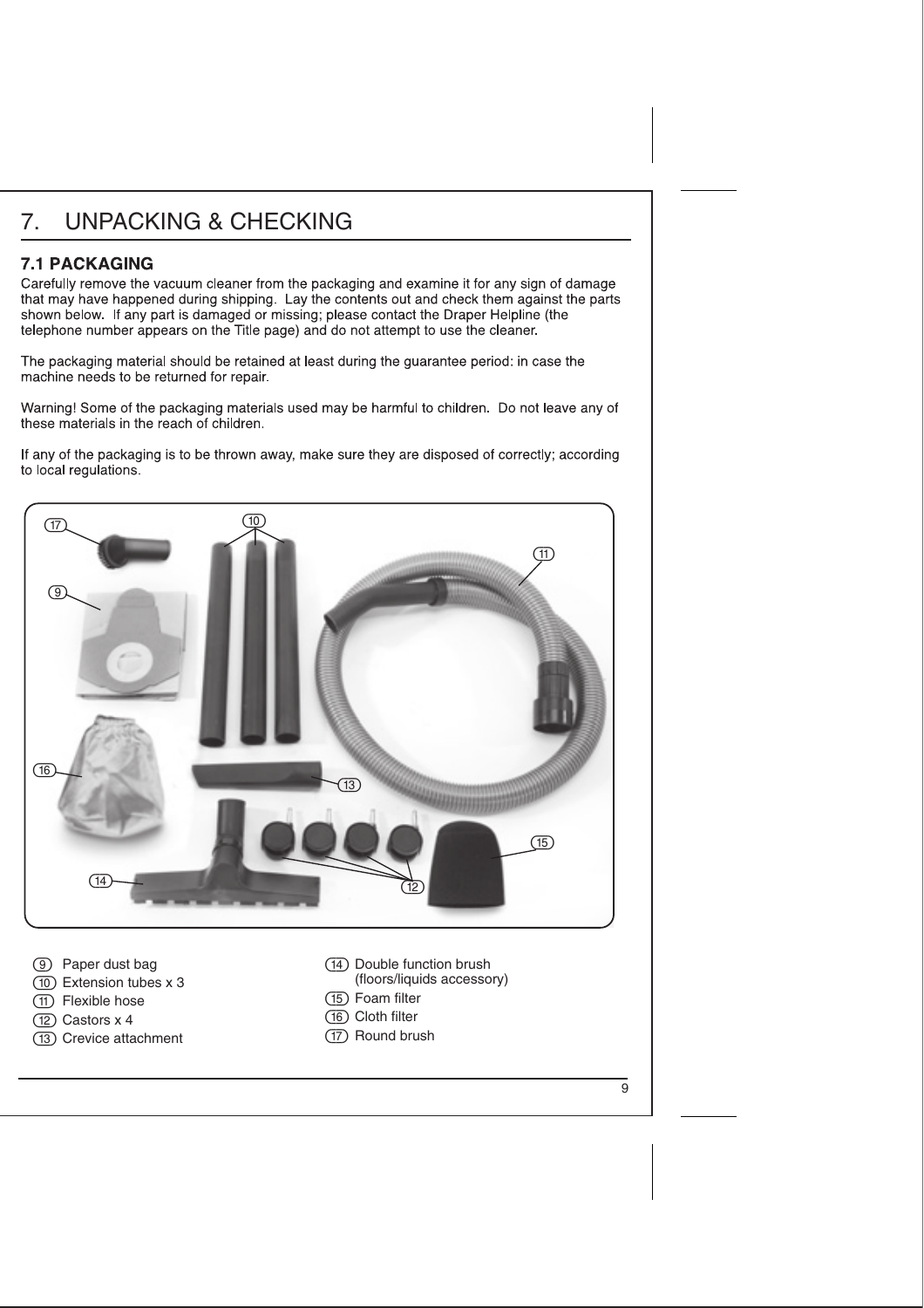# 8. PREPARING THE VACUUM CLEANER

#### **8.1 CONNECTING THE CASTORS - FIG. 1**

Firmly press the castors (12) into the base of the tank.

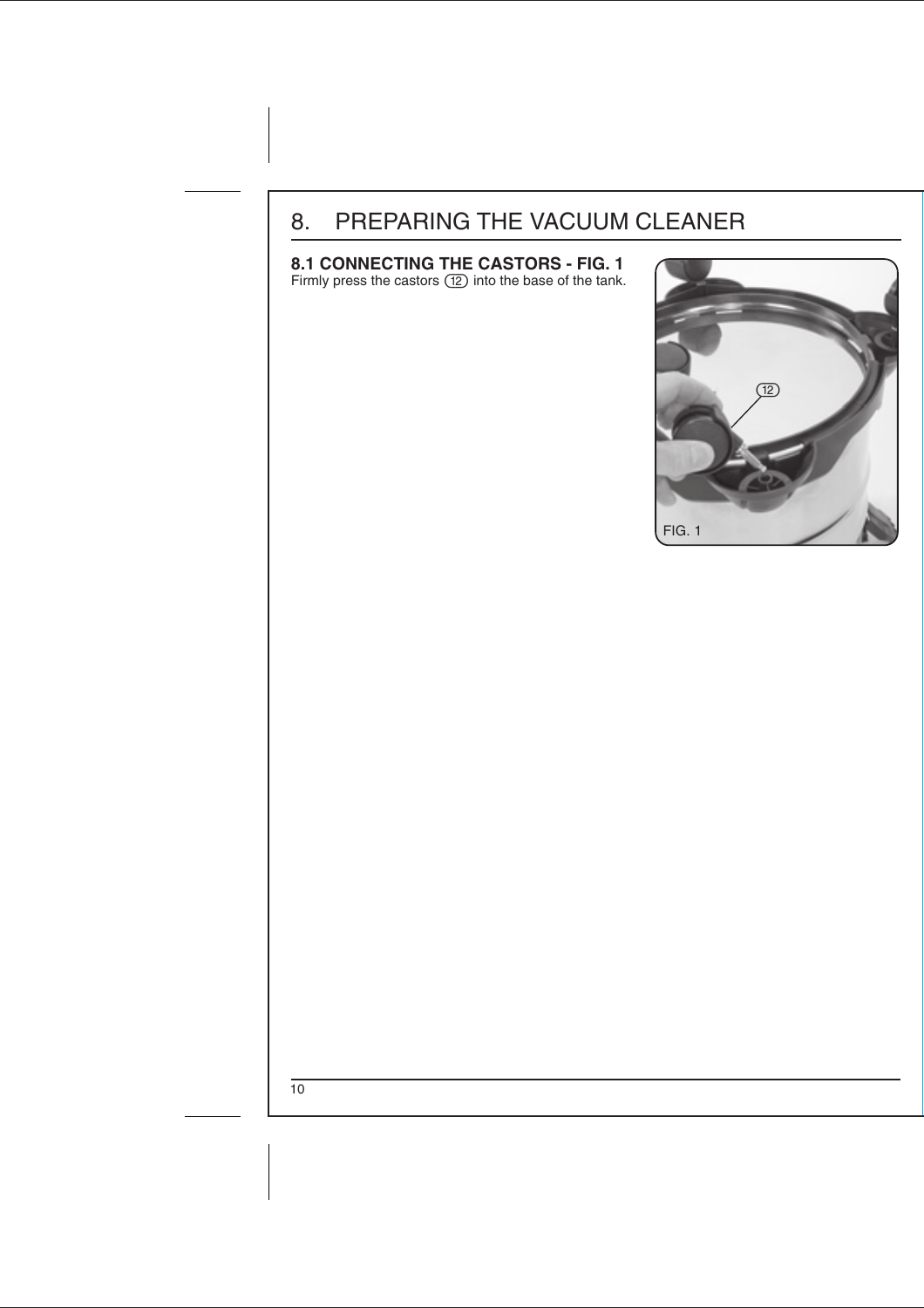### 9. SETTING THE VACUUM CLEANER

#### 9.1 CHANGING SETUP FROM WET **TO DRY VACUUMING - FIG. 2**

Empty the tank and dispose of any liquid which may have been picked up previously. Remove the foam filter  $(15)$  (if fitted).



### **9.2 ATTACHING THE CLOTH FILTER - FIG. 3**

Placing it beneath the motor, the cloth filter  $(16)$  must now be fitted by pushing it on.



#### **9.3 ATTACHING THE PAPER DUSTBAG - FIG. 4**

Fix the paper dustbag  $\circled{9}$  to the inner side of the hose connector in the tank as shown. When using the paper dust bag, dirt can be removed more hygienically. Note: As suction power decreases, replace the paper dustbag with a new one.

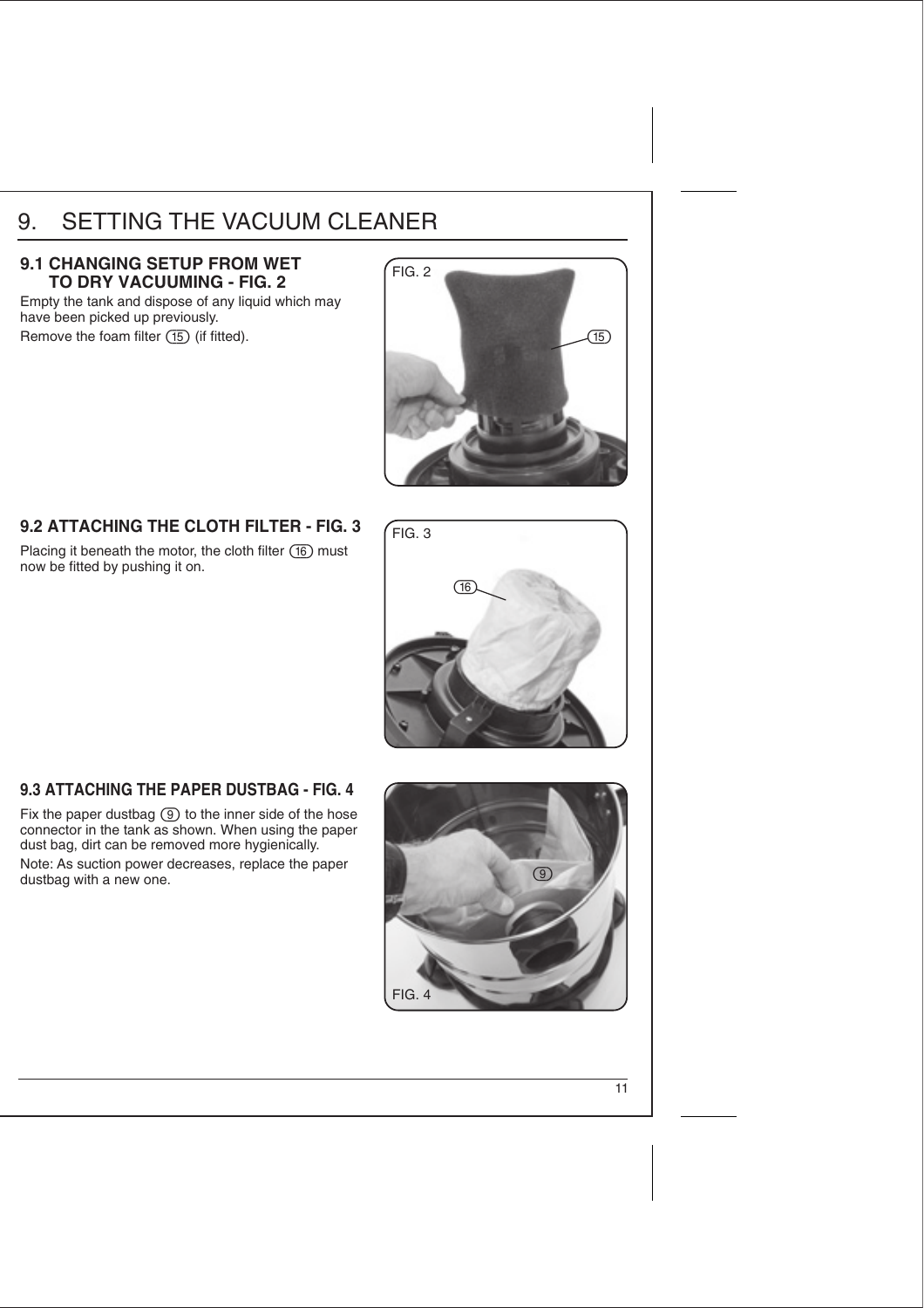### 9. SETTING THE VACUUM CLEANER

#### 9.4 REFIT OF MOTOR HOUSING - FIG. 5 **FIG. 5**

The motor housing is secured using the two retaining  $clips$   $\overline{6}$ .



### **9.5 CONNECT THE FLEXIBLE HOSE - FIG. 6 19.9 CONNECT THE FLEXIBLE HOSE - FIG. 6**

Push the flexible hose (11) into the connector, turn anti-clockwise to lock. To remove the flexible hose, twist hose clockwise and pull.



### 9.6 USE OF ATTACHMENTS - FIG. 7 **FIG. 7**

The combination attachment  $(14)$  to be used on hard floors, parquet, cork, vinyl, ceramic, etc.

Any of the other attachments may be used depending upon the specific application. They are attached in the same way as explained previously.

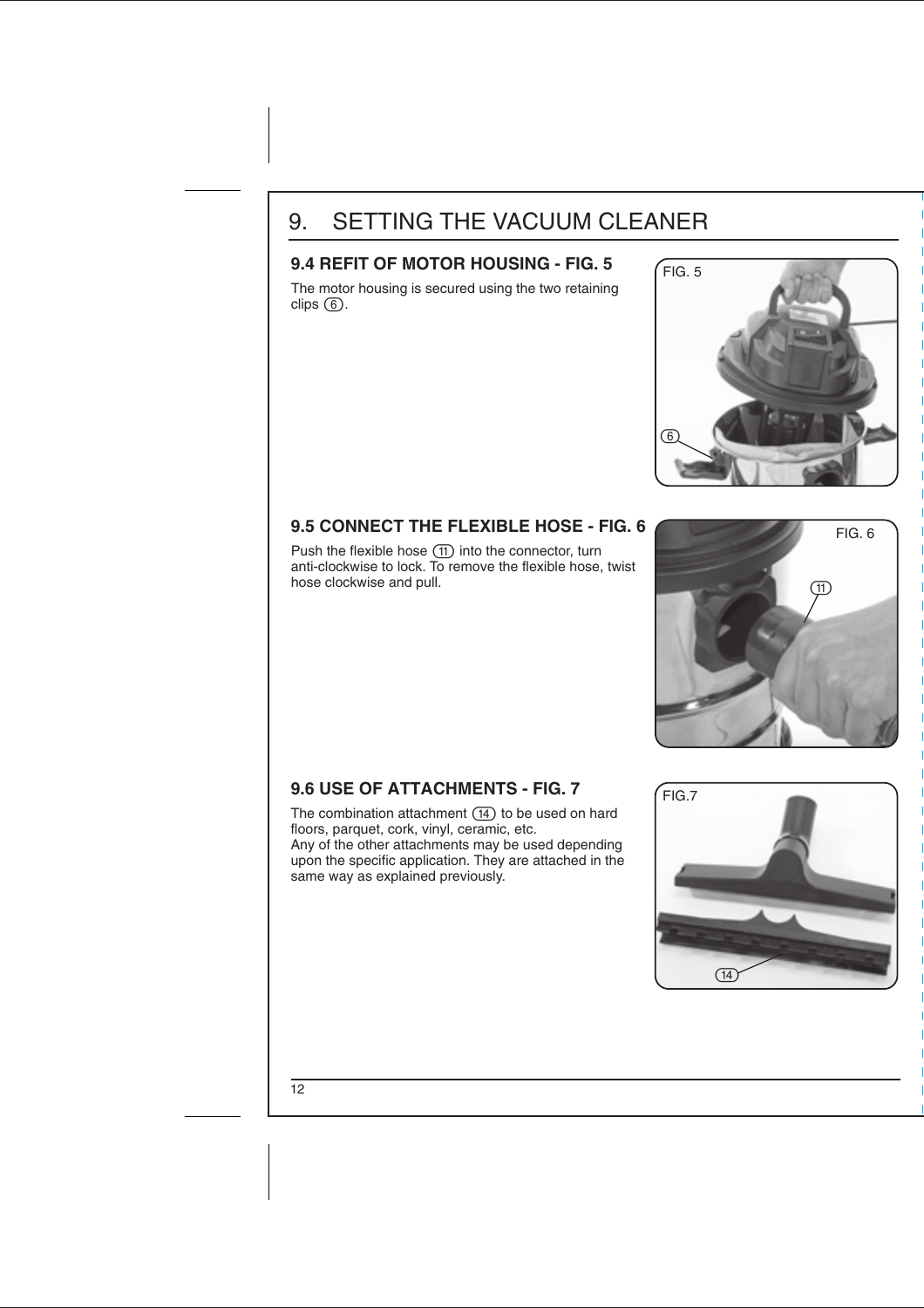# 9. SETTING THE VACUUM CLEANER

#### **9.7 SWITCHING ON - FIG. 8 FIG. 8**

Now connect the vacuum cleaner to the power supply and switch the vacuum cleaner 'ON' by pushing the switch "|".

Now use the vacuum cleaner as normal.

WARNING: EXPLOSION AND FIRE HAZARD.

Never vacuum asbestos, inflammable fluids, such as petrol, oil, solvents, etc. Do not operate near inflammable fluids or gas. Never vacuum fluids or material hotter than 60°C, such as burning cigarettes, ashes, glowing coals, etc.

If cable becomes damaged, replace immediately.

Always keep the cloth filter clean for maximum performance.

#### 9.8 CHANGING SETUP FROM DRY TO **FIG. 9 WET VACUUMING - FIG. 9**

Empty the tank and dispose of any dirt/dust which may have been picked up previously.

Remove the cloth filter if fitted.

Now fit the foam filter  $(15)$ . This slides over the float cage as shown.

NEVER VACUUM DRY DUST AND DIRT WITH THIS FILTER FITTED AS IT WILL PROVIDE LITTLE OR NO PROTECTION RESULTING IN MOTOR DAMAGE.

Refit the motor housing by securing with the two retaining clips.

### **9.9 WATER LEVEL - FIG. 10** FIG. 10

Note: The crevice nozzle should be used when the water level is too high to use attachment. To ensure the air flow is adequate, we recommend that the end of the nozzle is not totally immersed.

When the fluids have reached the highest permittable level in the tank, the float regulator  $(4.1)$  will cover the motor air inlet causing the motor to work harder, it will become noisier, at this point turn off and empty the tank.





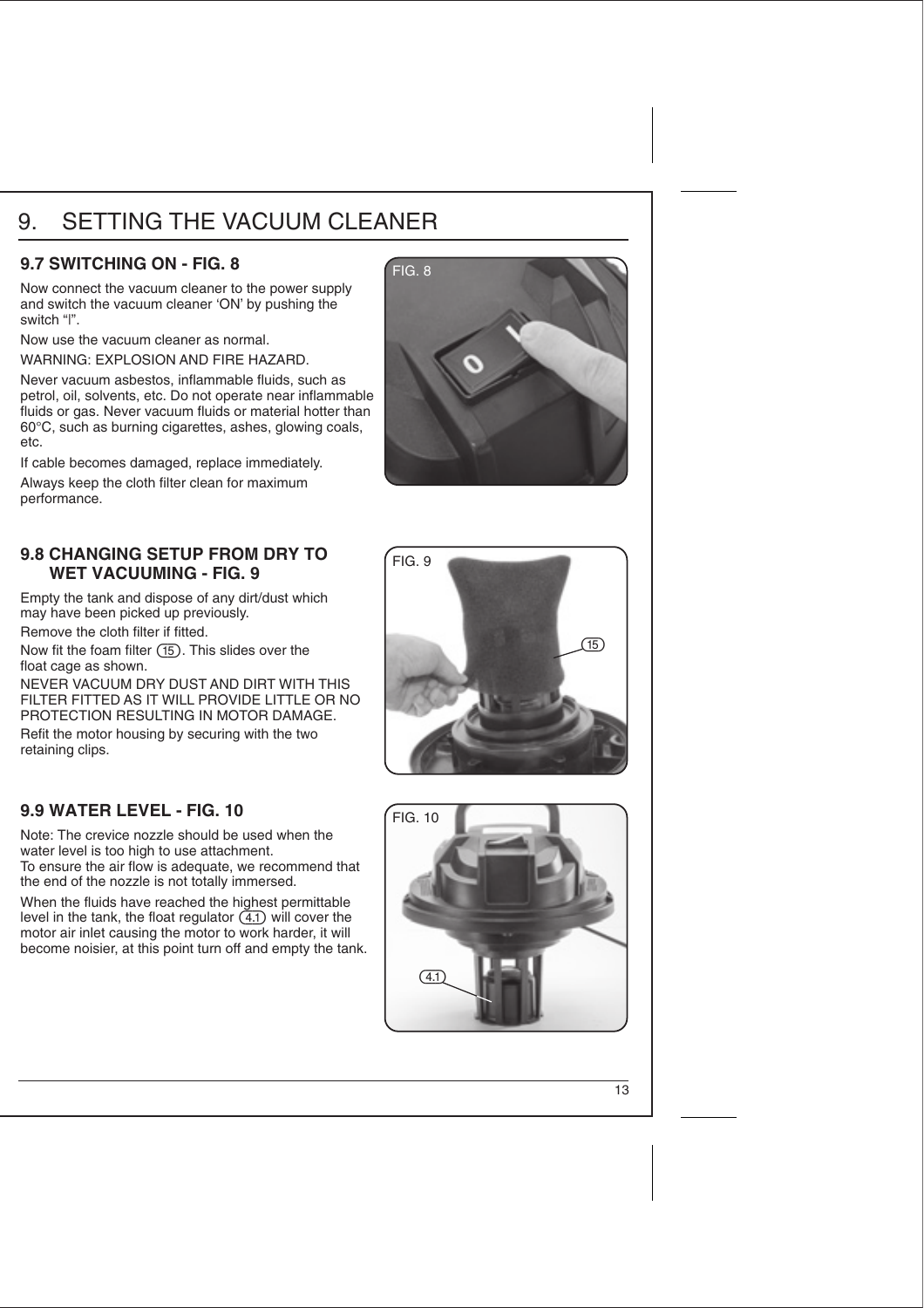Regular inspection and cleaning reduces the necessity for maintenance operations and will keep your tools in good working condition.

The motor must be correctly ventilated during the tools operation. For this reason avoid blocking the air inlets. If the replacement of the supply cord is necessary, this has to be done by the manufacturer or his agent in order to avoid a safety hazard.

Remove the plug from the socket before carrying out adjustment, servicing or maintenance.

# 11. TROUBLESHOOTING

### **11.1 TROUBLESHOOTING**

**WARNING**: For your own safety, turn the switch off and remove the plug from the power supply socket.

| <b>PROBLEM</b>                                       | POSSIBLE CAUSE                                                                                                            | <b>REQUIRED ACTION</b>                                                                                                                                                                                   |
|------------------------------------------------------|---------------------------------------------------------------------------------------------------------------------------|----------------------------------------------------------------------------------------------------------------------------------------------------------------------------------------------------------|
| • Vacuum will not<br>operate.                        | • No power supply.<br>• Faulty power cord.<br>• Container full of liquid.                                                 | • Check power supply - cord,<br>breakers, fuses.<br>• Check the power cord and repair it<br>or replace it if necessary.<br>• Empty container.                                                            |
| • Dust comes from<br>motor cover.                    | • The cloth filter is missing or<br>damaged.                                                                              | • Attach or replace cloth filter.                                                                                                                                                                        |
| • Reduced efficiency<br>and motor/speed<br>vibration | • There is a blockage in the nozzle, the<br>hose, or the container inlet, or the<br>cloth filter is blocked by fine dust. | Check the nozzle, the hose, and the<br>container inlet for blockage.<br>Take off the cloth filter, and wash<br>and clean it. Reuse it when it is dry.<br>It is recommended to use a new<br>cloth filter. |

IMPORTANT: Please note all repairs/service should be carried out by a qualified person.

# 12. EXPLANATION OF SYMBOLS

### **12.1 EXPLANATION OF SYMBOLS**



Warning! Read the instruction manual

Warning!



Warning! Wear suitable ear protection.



For indoor use. Do not expose to rain.



Class II construction (Double insulated)



**WEEE** 





Warning! Wear suitable respiratory protection.

Wear suitable eye/face protection.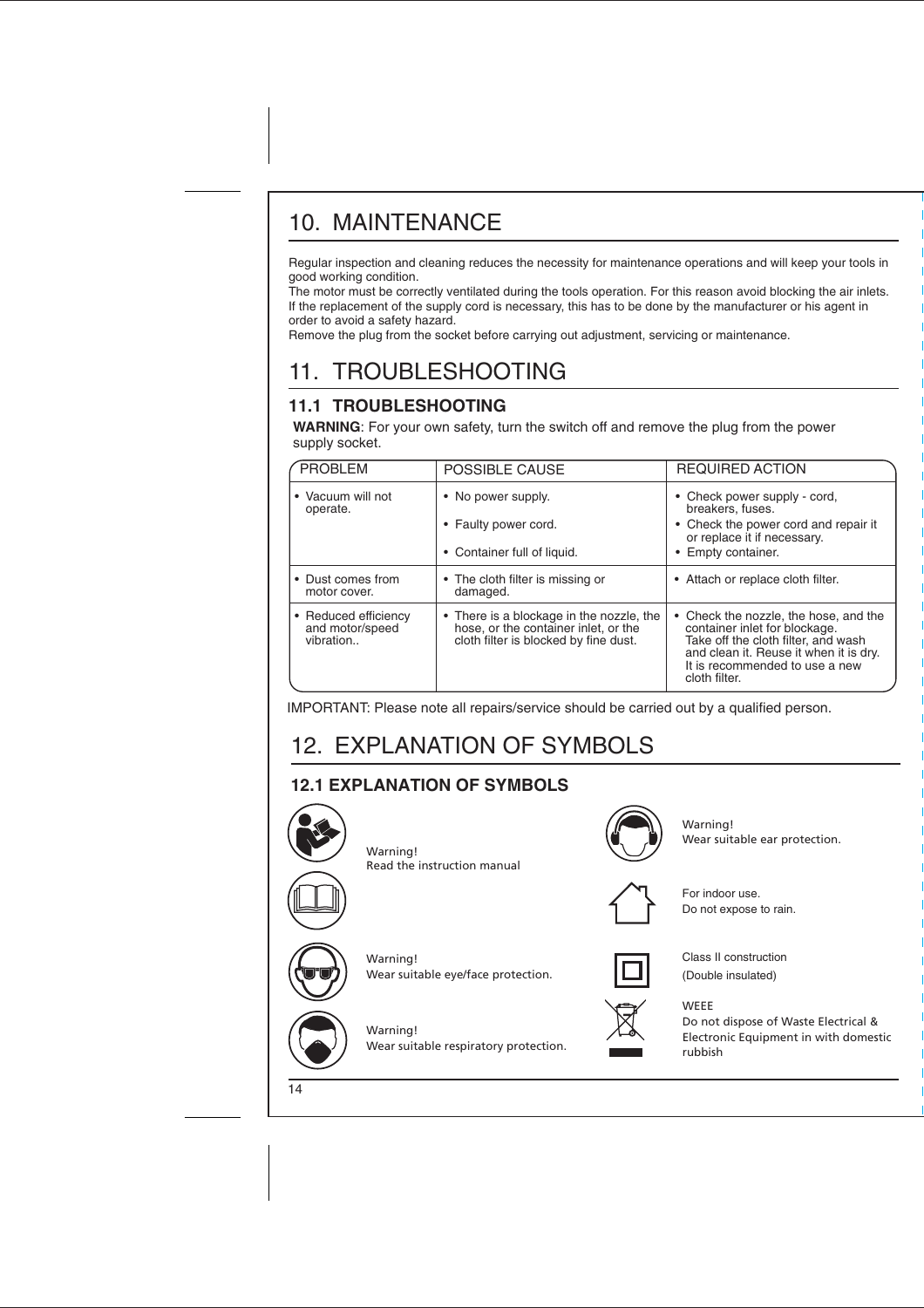#### **13.1 DISPOSAL**

- At the end of the machine's working life, or when it can no longer be repaired, ensure that it is disposed of according to national regulations.
- Contact your local authority for details of collection schemes in your area. In all circumstances:
	- Do not dispose of power tools with domestic waste.
	- Do not incinerate.
	- Do not abandon in the environment.
	- Do not dispose of WEEE\* as unsorted municipal waste.



\* Waste Electrical & Electronic Equipment.

# 14. OPTIONAL ACCESSORIES

### **14.1 ACCESSORIES**

| Stock No. | Part No.  | Accessory    |
|-----------|-----------|--------------|
| 67794     | AWDVSS-43 | Tube         |
| 67812     | AWDVSS-44 | Hose         |
| 67818     | AWDVSS-45 | Filter foam  |
| 67819     | AWDVSS-46 | Wet brush    |
| 67999     | AWDVSS-47 | Crevice tool |
| 68015     | AWDVSS-48 | Paper bag x3 |
| 68049     | AWDVSS-49 | Cloth filter |
| 68301     | AWDVSS-50 | Round brush  |